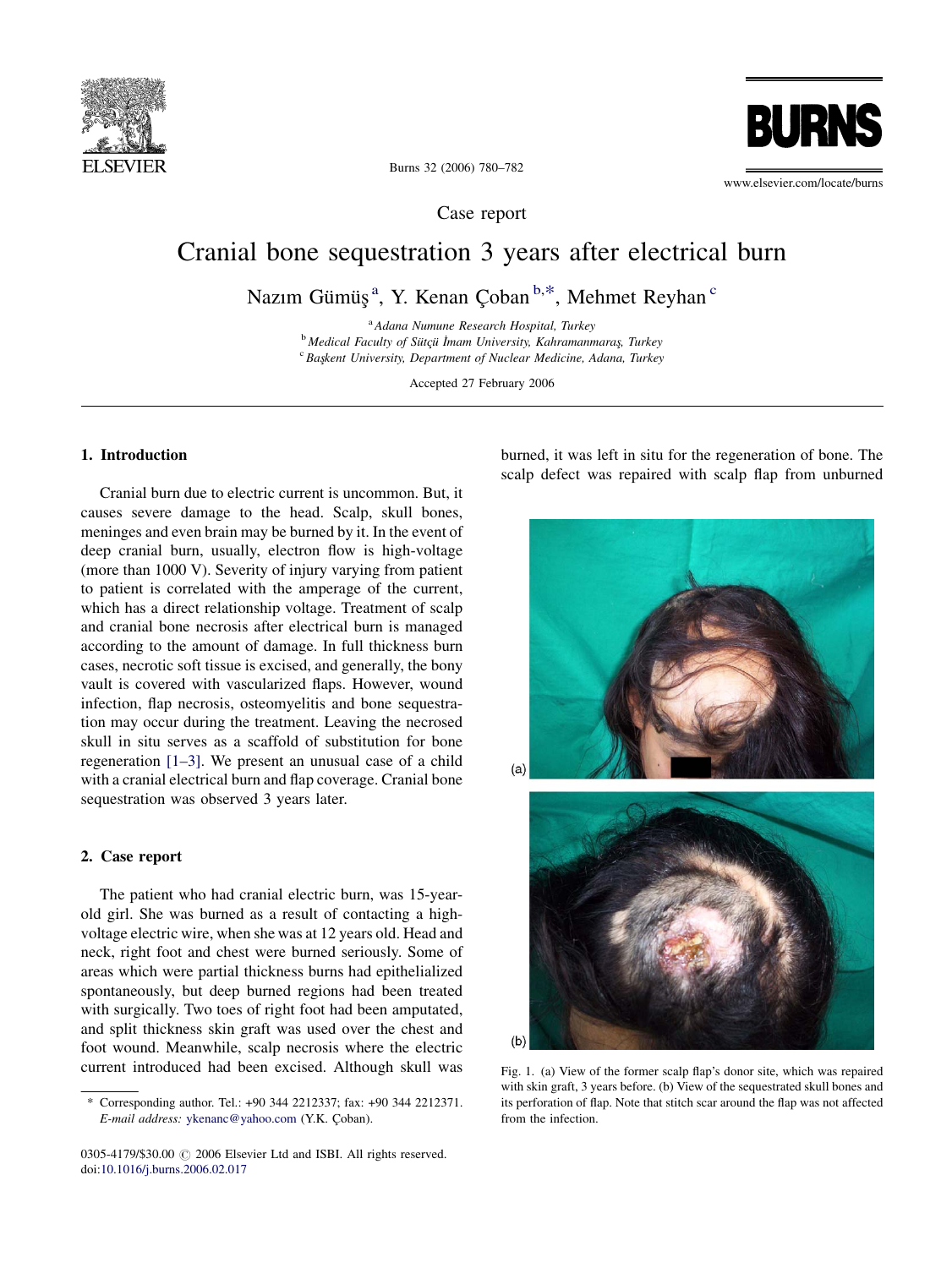

Fig. 2. (a) Image of the computerized tomography viewing the wound. (b) Appearance of the wound in different sections of computerized tomography.

area. Donor area of the flap had been closed with a skin graft. Then, all of the wounds healed unevenfully.

Three years after the first treatment, induration, swelling and later infection were observed on the centre of the scalp flap. Since the medical approach was ineffective, flap



Fig. 4. Postoperative appearance of scalp.

perforation and spontaneous wound drainage occurred ([Fig. 1a](#page-0-0) and b). Radiologic imaging including computerized tomography and bone scintigraphy showed sequestration of skull bone. Bone scintigraphy which were obtained after an injection of 555 MBq (15 mCi) Tc-99m methylene diphosphonate revealed normal findings on the flow and blood pool images, and showed minimal increased tracer uptake on the posterior portion of right parietal bone at late phase in suggestion of chronic osteomyelitis (Figs. 2a,b, and 3).

The former scalp flap was elevated and all necrotic bones and granulation tissue removed. The flap was then returned. Infection was controlled with antibiotics during the treatment. After achieving wound healing, no recurrence was observed during the 4 months' follow-up of the patient (Fig. 4).

## 3. Discussion

Necrotic soft tissue of the head after electrical burn is debrided as step by step, because necrosis is progressive. In a



**ANTERIOR** 

**POSTERIOR**